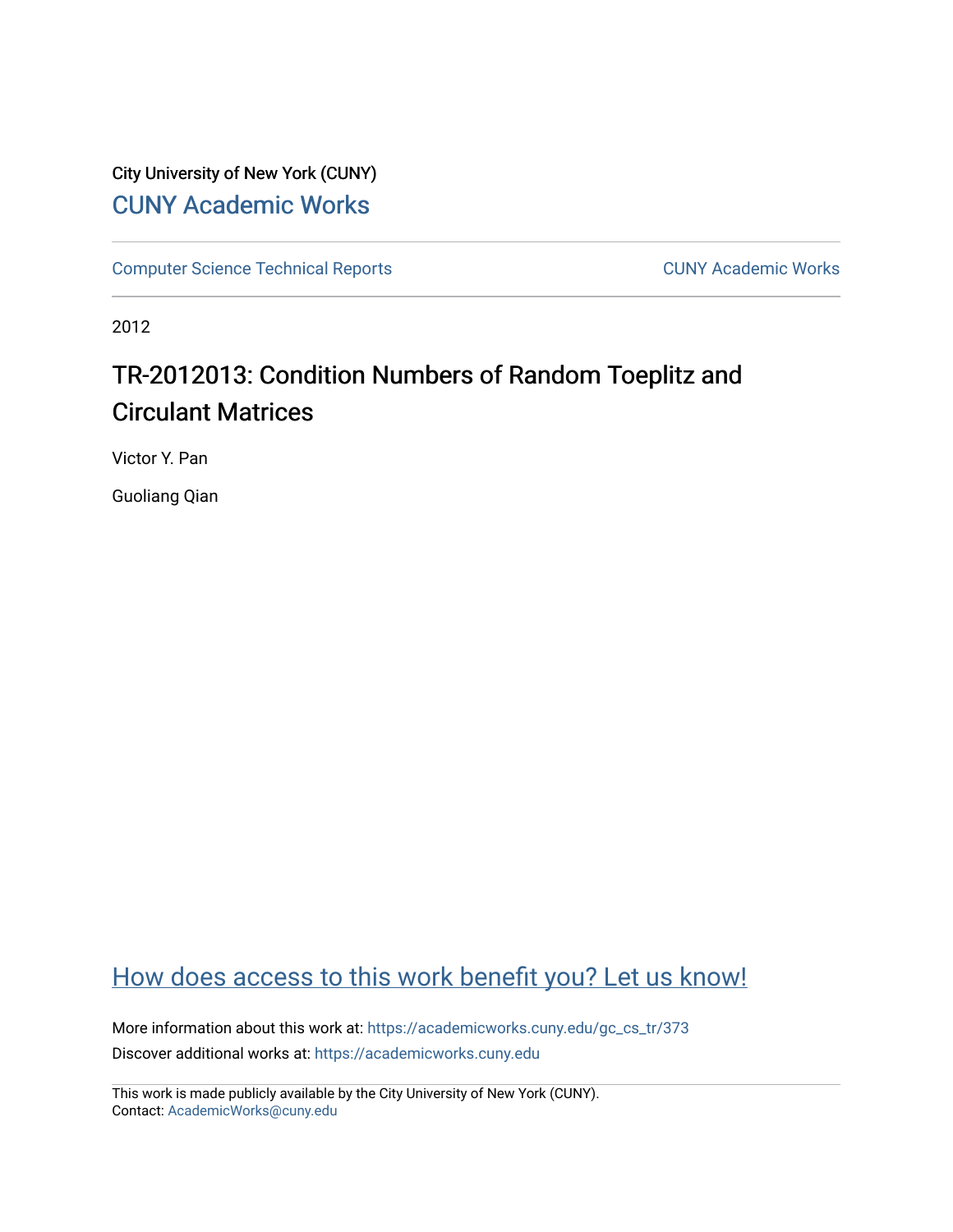## **Condition Numbers of Random Toeplitz and Circulant Matrices** <sup>∗</sup>

Victor Y. Pan<sup>[1,2],[a]</sup> and Guoliang Qian<sup>[2],[b]</sup>

[1] Department of Mathematics and Computer Science Lehman College of the City University of New York Bronx, NY 10468 USA [2] Ph.D. Programs in Mathematics and Computer Science The Graduate Center of the City University of New York New York, NY 10036 USA [*a*] victor.pan@lehman.cuny.edu http://comet.lehman.cuny.edu/vpan/ [*b*] gqian@gc.cuny.edu

#### **Abstract**

Estimating the condition numbers of random structured matrices is a well known challenge (cf. [SST06]), linked to the design of efficient randomized matrix algorithms in [PGMQ], [PIMR10], [PQ10], [PQ12], [PQZa], [PQa], [PQZb], [PQZC], [PY09]. We deduce such estimates for Gaussian random Toeplitz and circulant matrices. The former estimates can be surprising because the condition numbers grow exponentially in *n* as  $n \to \infty$  for some large and important classes of  $n \times n$  Toeplitz matrices [BG05], whereas we prove the opposit for Gaussian random Toeplitz matrices. Our formal estimates are in good accordance with our numerical tests, except that circulant matrices tend to be even better conditioned according to the tests than according to our formal study.

**2000 Math. Subject Classification:** 15A52, 15A12, 65F22, 65F35

**Key Words:** Condition numbers, Random matrices, Toeplitz matrices, Circulant matrices

#### **1 Introduction**

It is well known that random matrices tend to be well conditioned [D88], [E88], [ES05], [CD05], [SST06], [B11], and this property can be exploited for advancing matrix computations (see e.g., [PGMQ], [PIMR10], [PQ10], [PQ12], [PQa], [PQZa], [PQZb], [PQZC] [PY09]). Exploiting matrix structure in these applications was supported empirically in the latter papers and formally in [T11]. An important step in this direction is the estimation of the condition numbers of structured matrices stated as a challenge in [SST06]. We reply to this challenge by estimating the condition numbers of Gaussian random Toeplitz and circulant matrices both formally (see Sections 6 and 7) and experimentally (see Tables 8.1–8.4). Our study shows that Gaussian random Toeplitz circulant matrices

The results of this paper have been presented at the ACM-SIGSAM International Symposium on Symbolic and Algebraic Computation (ISSAC '2011), San Jose, CA, 2011, the 3nd International Conference on Matrix Methods in Mathematics and Applications (MMMA 2011) in Moscow, Russia, June 22-25, 2011, the 7th International Congress on Industrial and Applied Mathematics (ICIAM 2011), in Vancouver, British Columbia, Canada, July 18-22, 2011, the SIAM International Conference on Linear Algebra, in Valencia, Spain, June 18-22, 2012, and the Conference on Structured Linear and Multilinear Algebra Problems (SLA2012), in Leuven, Belgium, September 10-14, 2012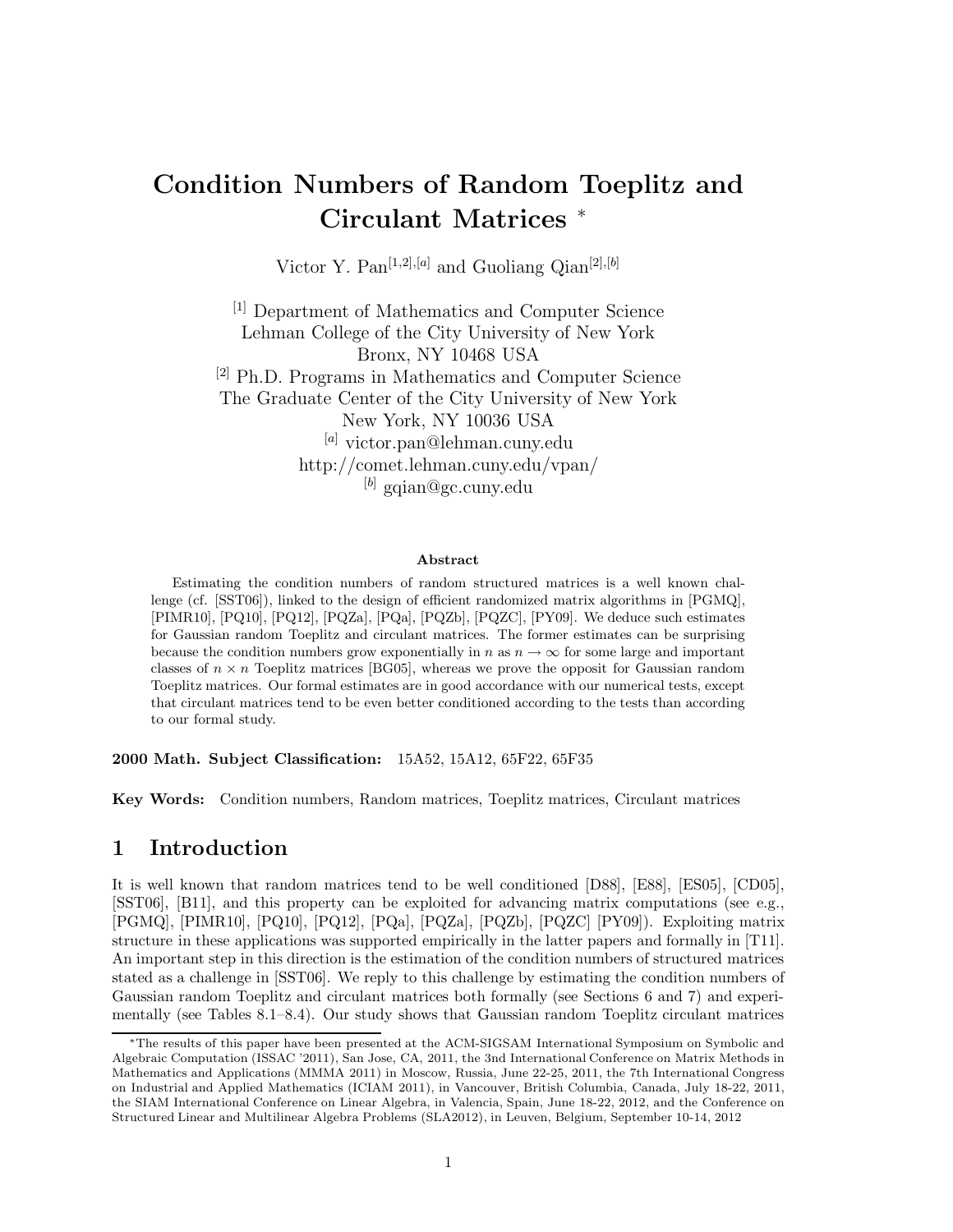do not tend to be ill conditioned and the condition numbers of Gaussian random circulant  $n \times n$ matrices tend to grow extremely slow as *n* grows large. Our numerical tests (the contribution of the second author) are in good accordance with our formal estimates, except that circulant matrices tended to be even better conditioned in the tests than according to our formal study. Our results on Toeplitz matrices are quite surprising because the condition numbers grow exponentially in *n* as  $n \to \infty$  for some large and important classes of  $n \times n$  Toeplitz matrices [BG05], which is opposit to the behavior of Gaussian random Toeplitz  $n \times n$  matrices as we proved and consistently observed in our tests. Clearly, our study of Toeplitz matrices can be equally applied to Hankel matrices.

We organize our paper as follows. We recall some definitions and basic results on general matrix computations in the next section and on Toeplitz, Hankel and circulant matrices in Section 3. We define Gaussian random matrices and study their ranks and extremal singular values in Section 4. In Sections 6 and 7 we extend this study to Gaussian random Toeplitz and circulant matrices, respectively. In Section 8 we cover numerical tests, which constitute the contribution of the second author. In Section 9 we recall some applications of random circulant and Toeplitz matrices, which provide some implicit empirical support for our estimates for their condition numbers. We end with conclusions in Section 10.

#### **2 Some definitions and basic results**

Except for Theorem 3.2 and its application in the proof of Theorem 7.1 we work in the field  $\mathbb R$  of real numbers. Next we recall some customary definitions of matrix computations [GL96], [S98]. *A<sup>T</sup>* is the transpose of a matrix A.  $||A||_h$  is its *h*-norm for  $h = 1, 2, \infty$ . We write  $||A||$  to denote the 2-norm  $||A||_2$ . We have

$$
\frac{1}{\sqrt{m}}||A||_1 \le ||A|| \le \sqrt{n}||A||_1, \quad ||A||_1 = ||A^T||_{\infty}, \quad ||A||^2 \le ||A||_1||A||_{\infty}, \tag{2.1}
$$

for an  $m \times n$  matrix  $A$ ,

$$
||AB||_h \le ||A||_h ||B||_h \text{ for } h = 1, 2, \infty \text{ and any matrix product } AB. \tag{2.2}
$$

Define an *SVD* or *full SVD* of an  $m \times n$  matrix *A* of a rank  $\rho$  as follows,

$$
A = S_A \Sigma_A T_A^T. \tag{2.3}
$$

Here  $S_A S_A^T = S_A^T S_A = I_m$ ,  $T_A T_A^T = T_A^T T_A = I_n$ ,  $\Sigma_A = \text{diag}(\Sigma_A, O_{m-\rho,n-\rho}), \Sigma_A = \text{diag}(\sigma_j(A))_{j=1}^{\rho},$  $\sigma_j = \sigma_j(A) = \sigma_j(A^T)$  is the *j*th largest singular value of a matrix *A* for  $j = 1, \ldots, \rho$ , and we write  $\sigma_j = 0$  for  $j > \rho$ . These values have the minimax property

$$
\sigma_j = \max_{\dim(\mathbb{S}) = j} \min_{\mathbf{x} \in \mathbb{S}, \ ||\mathbf{x}|| = 1} \quad ||A\mathbf{x}||, \ j = 1, \dots, \rho,
$$
\n(2.4)

where S denotes linear spaces [GL96, Theorem 8.6.1].

**Fact 2.1.** *If*  $A_0$  *is a submatrix of a matrix*  $A$ *, then*  $\sigma_j(A) \geq \sigma_j(A_0)$  *for all j*.

*Proof.* [GL96, Corollary 8.6.3] implies the claimed bound where *A*<sup>0</sup> is any block of columns of the matrix *A*. Transposition of a matrix and permutations of its rows and columns do not change singular values, and thus we can extend the bounds to all submatrices  $A_0$ . □

 $A^+ = T_A \operatorname{diag}(\hat{\Sigma}_A^{-1}, O_{n-\rho,m-\rho}) S_A^T$  is the Moore–Penrose pseudo-inverse of the matrix *A* of (2.3), and

$$
||A^{+}|| = 1/\sigma_{\rho}(A)
$$
\n(2.5)

for a matrix *A* of a rank *ρ*.

 $\kappa(A) = \frac{\sigma_1(A)}{\sigma_\rho(A)} = ||A|| ||A^+||$  is the condition number of an  $m \times n$  matrix *A* of a rank *ρ*. Such matrix is *ill conditioned* if  $\sigma_1(A) \gg \sigma_\rho(A)$  and is *well conditioned* otherwise. See [D83], [GL96, Sections 2.3.2, 2.3.3, 3.5.4, 12.5], [H02, Chapter 15], [KL94], and [S98, Section 5.3] on the estimation of the norms and condition numbers of nonsingular matrices.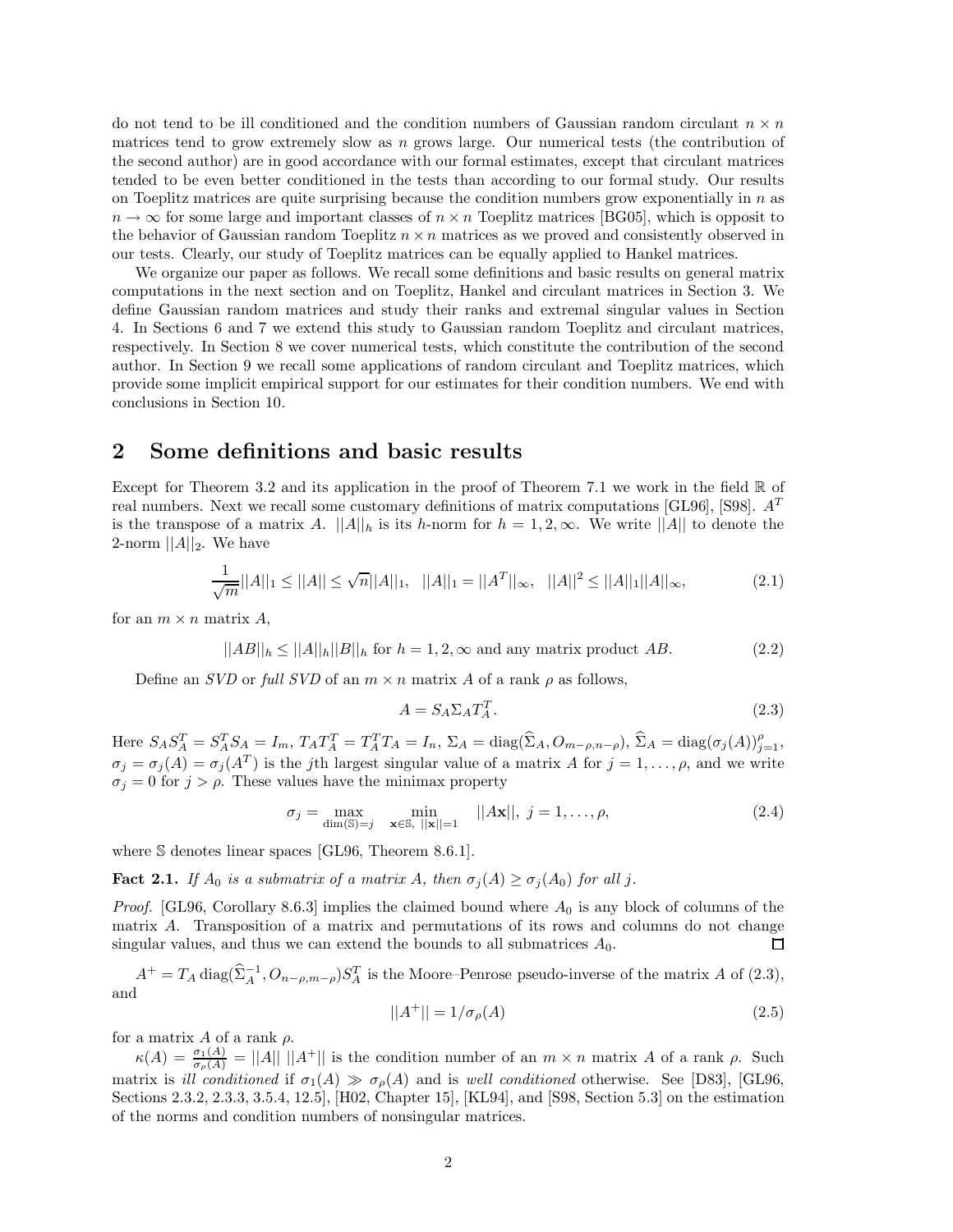#### **3 Toeplitz, Hankel and** *f***-circulant matrices**

A *Toeplitz*  $m \times n$  matrix  $T_{m,n} = (t_{i-j})_{i,j=1}^{m,n}$  (resp. Hankel matrices  $H = (h_{i+j})_{i,j=1}^{m,n}$ ) is defined by its<br>fact agree at fact (normalization) obtained by the time the experimental (normal (normalization) of dimens first row and first (resp. last) column, that is by the vector  $(t_h)_{h=1}^{m-1}$  (resp.  $(h_g)_{g=2}^{m+n}$ ) of dimension  $m+n-1$ . We write  $T=T$  =  $(t_{h+1})^{n,n}$  (see equation (3.1) below)  $_{h=1-n}^{m-1}$  (resp.  $(h_g)$ )  $m + n - 1$ . We write  $T_n = T_{n,n} = (t_{i-j})_{i,j=1}^{n,n}$  (see equation (3.1) below).

 $\mathbf{e}_i$  is the *i*th coordinate vector of dimension *n* for  $i = 1, \ldots, n$ . The reflection matrix  $J =$  $J_n(\mathbf{e}_n \mid \ldots \mid \mathbf{e}_1)$  is the Hankel  $n \times n$  matrix defined by its first column  $\mathbf{e}_n$  and its last column  $\mathbf{e}_1$ . We have  $J = J^T = J^{-1}$ .

A lower *triangular Toeplitz*  $n \times n$  matrix  $Z(\mathbf{t}) = (t_{i-j})_{i,j=1}^n$  (where  $t_k = 0$  for  $k < 0$ ) is defined  $\sum_{i,j=1}^{n}$  (where  $t_k = 0$  for  $k < 0$ ) is defined by its first column  $\mathbf{t} = (t_h)_{h=0}^{n-1}$ . We write  $Z(\mathbf{t})^T = (Z(\mathbf{t}))^T$ .  $Z = Z_0 = Z(\mathbf{e}_2)$  is the downshift  $n \times n$ <br>matrix (see (3.1)) We have  $Z\mathbf{v} = (v_1)^{n-1}$  and  $Z(\mathbf{v}) = Z_0(\mathbf{v}) = \sum_{h=0}^{n} (Z^{h-1} - \int_{-\infty}^{\infty}$ matrix (see (3.1)). We have  $Z\mathbf{v} = (v_i)_{i=0}^{n-1}$  and  $Z(\mathbf{v}) = Z_0(\mathbf{v}) = \sum_{i=1}^{n} v_i Z^{i-1}$  for  $\mathbf{v} = (v_i)_{i=1}^n$  and  $v_i = 0$  $v_0 = 0,$ 

$$
T_n = \begin{pmatrix} t_0 & t_{-1} & \cdots & t_{1-n} \\ t_1 & t_0 & \ddots & \vdots \\ \vdots & \ddots & \ddots & t_{-1} \\ t_{n-1} & \cdots & t_1 & t_0 \end{pmatrix}, Z = \begin{pmatrix} 0 & \cdots & 0 \\ 1 & \ddots & & \\ \vdots & \ddots & \ddots & \vdots \\ 0 & \cdots & 1 & 0 \end{pmatrix}, Z_f = \begin{pmatrix} 0 & \cdots & f \\ 1 & \ddots & & \\ \vdots & \ddots & \ddots & \vdots \\ 0 & \cdots & 1 & 0 \end{pmatrix}.
$$
 (3.1)

Combine the equations  $||Z(\mathbf{v})||_1 = ||Z(\mathbf{v})||_{\infty} = ||\mathbf{v}||_1$  with (2.1) to obtain

$$
||Z(\mathbf{v})|| \le ||\mathbf{v}||_1. \tag{3.2}
$$

**Theorem 3.1.** *Write*  $T_k = (t_{i-j})_{i,j=0}^{k-1}$  for  $k = n, n+1$ .<br>(a) Let the matrix  $T_k$  be nonvisionales and surits n

(a) Let the matrix  $T_n$  be nonsingular and write  $\mathbf{p} = T_n^{-1} \mathbf{e}_1$  and  $\mathbf{q} = T_n^{-1} \mathbf{e}_n$ . If  $p_1 = \mathbf{e}_1^T \mathbf{p} \neq 0$ , *then*  $p_1 T_n^{-1} = Z(\mathbf{p})Z(J\mathbf{q})^T - Z(Z\mathbf{q})Z(ZJ\mathbf{p})^T$ .<br>*In natis (b) and (c) below let the matrix*  $T$ .

*In parts (b) and (c) below let the matrix*  $T_{n+1}$  *be nonsingular and write*  $\hat{\mathbf{v}} = (v_i)_i^n$ <br>(*v*) $n-1$ ,  $\hat{\mathbf{v}} = (v_i)_i^n$ ,  $T_{n-1}$ ,  $\hat{\mathbf{v}} = (v_i)_i^n$ ,  $T_{n-1}$ ,  $\hat{\mathbf{v}} = (v_i)_i^n$ *In parts (b) and (c) below let the matrix*  $T_{n+1}$  *be nonsingular and write*  $\hat{\mathbf{v}} = (v_i)_{i=0}^n = T_{n+1}^{-1} \mathbf{e}_1$ ,  $\mathbf{v} = (v_i)_{i=0}^{n-1}, \mathbf{v}' = (v_i)_{i=1}^n, \hat{\mathbf{w}} = (w_i)_{i=0}^n = T_{n+1}^{-1} \mathbf{e}_{n+1}, \mathbf{w} = (w_i)_{i=1}^{n-1}, \text{ and } \mathbf{w}' = (w_i)_{i=1}^n.$ <br>(b) If  $v_2 \neq 0$ , then the matrix T is nonsingular and  $v_2$   $T^{-1} = Z(\mathbf{v}) Z (\mathbf{I} \mathbf{w}')^T = Z(\$ 

(b) If  $v_0 \neq 0$ , then the matrix  $T_n$  is nonsingular and  $v_0 T_n^{-1} = Z(\mathbf{v})Z(J\mathbf{w}')^T - Z(\mathbf{w})Z(J\mathbf{v}')^T$ .<br>(c) If  $v_0 \neq 0$ , then the matrix  $T_n = (t_0, y_0, y_0, y_0)$  is nonsingular and  $v_0 T_n^{-1} = Z(\mathbf{w})Z(J\mathbf{v}')^T$ . (c) If  $v_n \neq 0$ , then the matrix  $T_{1,0} = (t_{i-j})_{i=1,j=0}^{n,n-1}$  is nonsingular and  $v_n T_{1,0}^{-1} = Z(\mathbf{w})Z(J\mathbf{v}')^T$  - $Z(\mathbf{v})Z(J\mathbf{w}')^T$ .

*Proof.* See [GS72] on parts (a) and (b); see [GK72] on part (c).

$$
\Box
$$

 $Z_f = Z + f \mathbf{e}_1^T \mathbf{e}_n$  for a scalar  $f \neq 0$  denotes the  $n \times n$  matrix of *f*-*circular shift* (see (3.1)). An *f*-*circulant matrix*  $Z_f(\mathbf{v}) = \sum_{i=1}^n v_i Z_f^{i-1}$  is a special Toeplitz  $n \times n$  matrix defined by its first column vector  $\mathbf{v} = (v_i)_{i=1}^n$  and a scalar *f*. *f*-circulant matrix is called *circulant* if  $f = 1$  and *skew*<br>*circulant* if  $f = -1$  By replacing *f* with 0 we arrive at a lower triangular Tooplitz matrix  $Z(\mathbf{v})$ *circulant* if  $f = -1$ . By replacing f with 0 we arrive at a lower triangular Toeplitz matrix  $Z(\mathbf{v})$ . The following theorem implies that the inverses (wherever they are defined) and pairwise products of *f*-circulant  $n \times n$  matrices are *f*-circulant and can be computed in  $O(n \log n)$  flops.

**Theorem 3.2.** *(See [CPW74].)* We have  $Z_1(\mathbf{v}) = \Omega^{-1}D(\Omega \mathbf{v})\Omega$ *. More generally, for any*  $f \neq 0$ *,* we have  $Z_{f^n}(\mathbf{v}) = U_f^{-1} D(U_f \mathbf{v}) U_f$  where  $U_f = \Omega D(\mathbf{f}), \quad \mathbf{f} = (f^i)_{i=0}^{n-1}, \quad D(\mathbf{u}) = \text{diag}(u_i)_{i=0}^{n-1}$  for a vector  $\mathbf{u} = (u_i)_{i=0}^{n-1}$ ,  $\Omega = (\omega_n^{ij})_{i,j=0}^{n-1}$  is the  $n \times n$  matrix of the discrete Fourier transform at n points,  $\omega_n = \exp(\frac{2\pi}{n}\sqrt{-1})$  *being a primitive n-th root of* 1*, and*  $\Omega^{-1} = \frac{1}{n}(\omega_n^{-ij})_{i,j=0}^{n-1} = \frac{1}{n}\Omega^H$ .

*Hankel*  $m \times n$  matrices  $H = (h_{i+j})_{i,j=1}^{m,n}$  can be defined equivalently as the products  $H = TJ_n$ <br>*H*  $- I$  *T* of  $m \times n$  Toeplitz matrices *T* and the Hankel reflection matrices  $I - I$  or *I* Note or  $H = J_m T$  of  $m \times n$  Toeplitz matrices *T* and the Hankel reflection matrices  $J = J_m$  or  $J_n$ . Note that  $J = J^{-1} = J^T$  and obtain the following simple fact.

**Fact 3.1.** For  $m = n$  we have  $T = HJ$ ,  $H^{-1} = JT^{-1}$  and  $T^{-1} = JH^{-1}$  if  $H = TJ$ , whereas  $T = JH$ ,  $H^{-1} = JT^{-1}$  *and*  $T^{-1} = H^{-1}J$  *if*  $H = JT$ . Furthermore in both cases  $\kappa(H) = \kappa(T)$ .

By using the equations above we can readily extend any Toeplitz matrix inversion algorithm to Hankel matrix inversion and vice versa, preserving the flop count and condition numbers. E.g.  $(JT)^{-1} = T^{-1}J$ ,  $(TJ)^{-1} = JT^{-1}$ ,  $(JH)^{-1} = H^{-1}J$  and  $(HJ)^{-1} = JH^{-1}$ .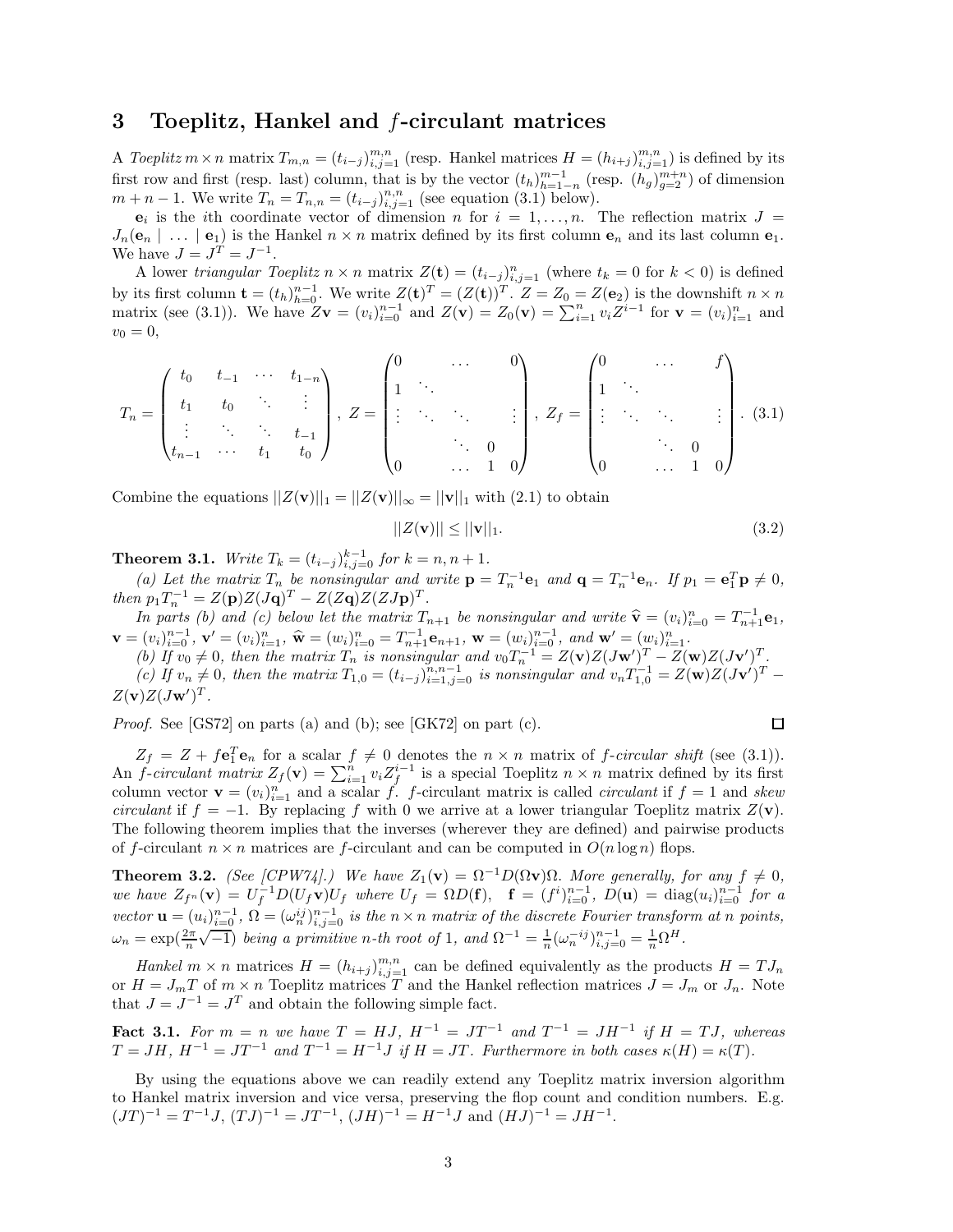#### **4 Gaussian random matrices and their ranks**

**Definition 4.1.**  $F_{\gamma}(y) = Probability\{\gamma \leq y\}$  (for a real random variable  $\gamma$ ) is the cumulative distribution function (cdf) *of*  $\gamma$  *evaluated at y.*  $F_{g(\mu,\sigma)}(y) = \frac{1}{\sigma\sqrt{2\pi}} \int_{-\infty}^{y} \exp(-\frac{(x-\mu)^2}{2\sigma^2}) dx$  *for a Gaussian* random variable  $g(\mu,\sigma)$  with a magnetic gradius variance  $\sigma^2$  and so *random variable*  $g(\mu, \sigma)$  *with a mean*  $\mu$  *and a positive variance*  $\sigma^2$ *, and so* 

$$
\mu - 4\sigma \le y \le \mu + 4\sigma \text{ with a probability near 1.} \tag{4.1}
$$

**Definition 4.2.** *A matrix (or a vector) is a* Gaussian random matrix (or vector) *with a mean*  $\mu$ and a positive variance  $\sigma^2$  if it is filled with independent identically distributed Gaussian random variables, all having the mean  $\mu$  and variance  $\sigma^2$ .  $\mathcal{G}_{\mu,\sigma}^{m\times n}$  is the set of such Gaussian random  $m \times n$ <br>matrices (which are standard for  $\mu = 0$  and  $\sigma^2 = 1$ ). By restricting this set to Toeplitz or f-circ *matrices we obtain the sets*  $T_{\mu,\sigma}^{m\times n}$  *and*  $\mathcal{Z}_{f,\mu,\sigma}^{n\times n}$  *of* Gaussian random Toeplitz *and* Gaussian random f-circulant matrices respectively *f*-circulant matrices*, respectively.*

**Definition 4.3.**  $\chi_{\mu,\sigma,n}(y)$  is the cdf of the norm  $||\mathbf{v}|| = \left(\sum_{i=1}^{n} v_i^2\right)^{1/2}$  of a Gaussian random vector  $\mathbf{v} = (v_i)^n$   $\in C^{n \times 1}$  For  $u > 0$  we have  $\chi_{\sigma,n}(u) = \frac{1}{2} \int_{0}^{u} v^{n-1} \exp(-x^2/2) dx$  where  $\Gamma(h)$  $\mathbf{v} = (v_i)_{i=1}^n \in \mathcal{G}_{\mu,\sigma}^{n \times 1}$ . For  $y \ge 0$  we have  $\chi_{0,1,n}(y) = \frac{y_i}{2^{n/2} \Gamma(n/2)} \int_0^y x^{n-1} \exp(-x^2/2) dx$  where  $\Gamma(h) =$  $\int_0^\infty x^{h-1} \exp(-x) dx$ ,  $\Gamma(n+1) = n!$  *for nonnegative integers n.* 

The total degree of a multivariate monomial is the sum of its degrees in all its variables. The total degree of a polynomial is the maximal total degree of its monomials.

**Lemma 4.1.** *[DL78], [S80], [Z79]. For a set* ∆ *of a cardinality* |∆| *in any fixed ring let a polynomial in m variables have a total degree d and let it not vanish identically on this set. Then the polynomial vanishes in at most*  $d|\Delta|^{m-1}$  *points.* 

We assume that Gaussian random variables range over infinite sets  $\Delta$ , usually over the real line or its interval. Then the lemma implies that a nonzero polynomial vanishes with probability 0. Consequently a square Gaussian random general, Toeplitz or circulant matrix is nonsingular with probability 1 because its determinant is a polynomials in the entries. Likewise rectangular Gaussian random general, Toeplitz and circulant matrices have full rank with probability 1. Hereafter, wherever this causes no confusion, we assume by default that *Gaussian random general, Toeplitz and circulant matrices have full rank*.

#### **5 Extremal singular values of Gaussian random matrices**

Besides having full rank with probability 1, Gaussian random matrices in Definition 4.2 are likely to be well conditioned [D88], [E88], [ES05], [CD05], [B11], and even the sum  $M + A$  for  $M \in \mathbb{R}^{m \times n}$ and  $A \in \mathcal{G}_{\mu,\sigma}^{m \times n}$  is likely to be well conditioned unless the ratio  $\sigma/||M||$  is small or large [SST06].

The following theorem states an upper bound proportional to *y* on the cdf  $F_{1/||A^+||}(y)$ , that is on the probability that the smallest positive singular value  $1/||A^+|| = \sigma_l(A)$  of a Gaussian random matrix *A* is less than a nonnegative scalar *y* (cf.  $(2.5)$ ) and consequently on the probability that the norm  $||A^+||$  exceeds a positive scalar *x*. The stated bound still holds if we replace the matrix *A* by *A*−*B* for any fixed matrix *B*, and for  $B = O_{m,n}$  the bounds can be strengthened by a factor  $y^{|m-n|}$ [ES05], [CD05].

**Theorem 5.1.** *Suppose*  $A \in \mathcal{G}_{\mu,\sigma}^{m \times n}$ ,  $B \in \mathbb{R}^{m \times n}$ ,  $l = \min\{m,n\}$ ,  $x > 0$ , and  $y \ge 0$ . Then  $F_{\sigma_l(A-B)}(y) \leq 2.35 \sqrt{l}y/\sigma$ , that is  $Probability\{||(A-B)^+|| \geq 2.35x\sqrt{l}/\sigma\} \leq 1/x$ .

*Proof.* For  $m = n$  this is [SST06, Theorem 3.3]. Apply Fact 2.1 to extend it to any pair  $\{m, n\}$ .  $\Box$ 

The following two theorems supply lower bounds  $F_{\vert A \vert \vert}(z)$  and  $F_{\kappa(A)}(y)$  on the probabilities that  $||A|| \leq z$  and  $\kappa(A) \leq y$  for two scalars y and z, respectively, and a Gaussian random matrix A. We do not use the second theorem, but state it for the sake of completeness and only for square  $n \times n$ matrices *A*. The theorems imply that the functions  $1-F_{\vert A \vert}(z)$  and  $1-F_{\kappa(A)}(y)$  decay as  $z \to \infty$  and  $y \to \infty$ , respectively, and that the two decays are exponential in  $-z^2$  and proportional to  $\sqrt{\log y}/y$ ,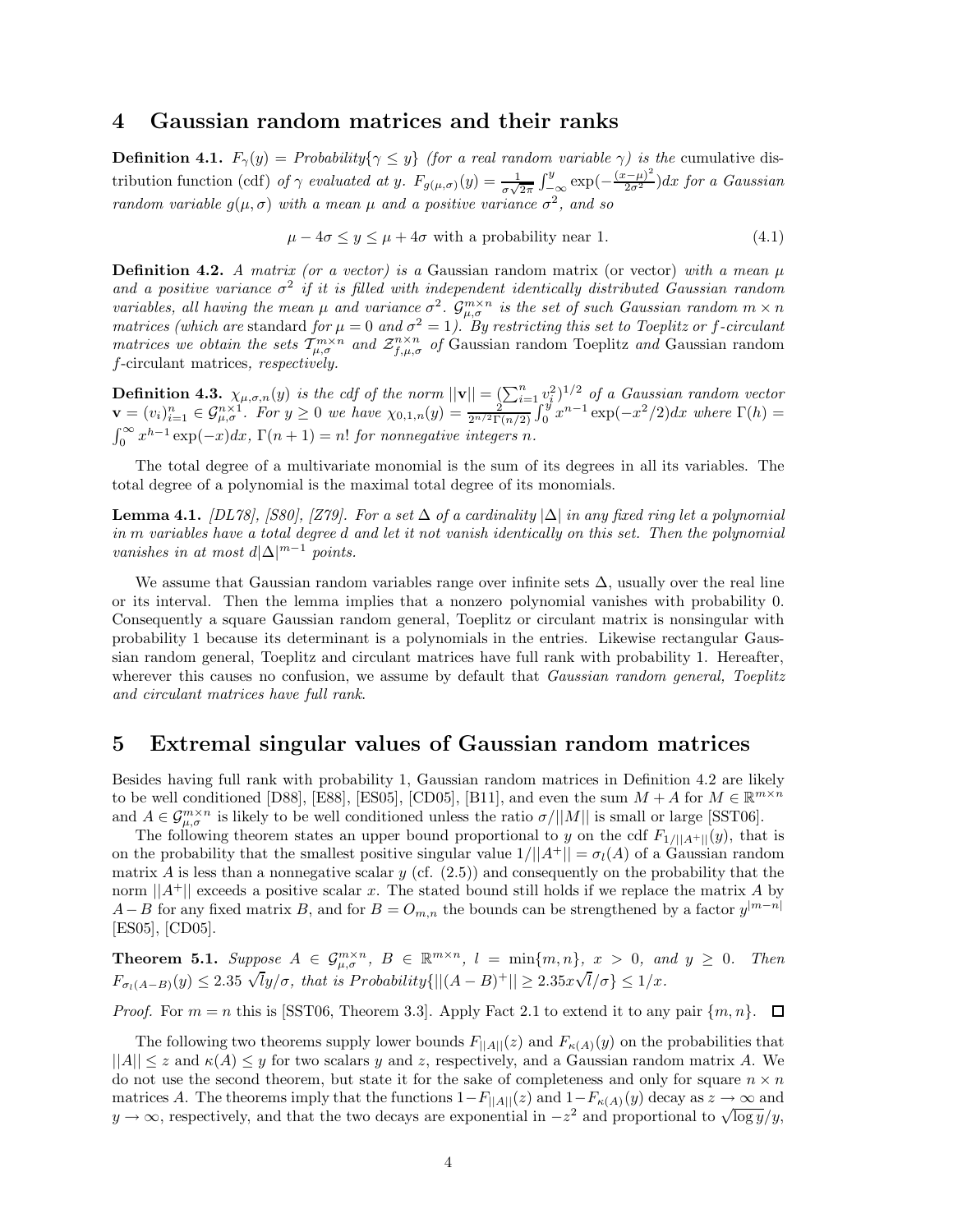respectively. For small values  $y\sigma$  and a fixed *n* the lower bound of Theorem 5.3 becomes negative, in which case the theorem becomes trivial. Unlike Theorem 5.1, in both theorems we assume that  $\mu = 0.$ 

**Theorem 5.2.** *[DS01, Theorem II.7]. Suppose*  $A \in \mathcal{G}_{0,\sigma}^{m \times n}$ ,  $h = \max\{m, n\}$  and  $z \geq 2\sigma$ √ *h. Then*  $F_{\vert A \vert\vert}(z) \geq 1 - \exp(-(z - 2\sigma\sqrt{h})^2/(2\sigma^2))$ *, and so the norm*  $\vert\vert A \vert\vert$  *is likely to have order*  $\sigma\sqrt{h}$ *.* 

**Theorem 5.3.** *[SST06, Theorem 3.1]. Suppose*  $0 < \sigma \leq 1$ ,  $y \geq 1$ ,  $A \in \mathcal{G}_{0,\sigma}^{n \times n}$ . Then the matrix A *has full rank with probability* 1 *and*  $F_{\kappa(A)}(y) \geq 1 - (14.1 + 4.7\sqrt{(2 \ln y)/n})n/(y\sigma)$ .

*Proof.* See [SST06, the proof of Lemma 3.2].

### **6 Extremal singular values of Gaussian random Toeplitz matrices**

A matrix  $T_n = (t_{i-j})_{i,j=1}^n$  is the sum of two triangular Toeplitz matrices

$$
T_n = Z(\mathbf{t}) + Z(\mathbf{t}_-)^T, \ \mathbf{t} = (t_i)_{i=0}^{n-1}, \ \mathbf{t}_- = (t'_{-i})_{i=0}^{n-1}, \ t'_0 = 0. \tag{6.1}
$$

If  $T_n \in \mathcal{T}_{\mu,\sigma}^{n \times n}$ , then  $T_n$  has  $2n-1$  pairwise independent entries in  $\mathcal{G}_{\mu,\sigma}$ . Thus (3.2) implies that

$$
||T_n|| \leq ||Z(\mathbf{t})|| + ||Z(\mathbf{t})^T|| \leq ||\mathbf{t}||_1 + ||\mathbf{t}||_1 = ||(t_i)_{i=1-n}^{n-1}||_1 \leq \sqrt{2n-1} ||(t_i)_{i=1-n}^{n-1}||.
$$

Recall Definition 4.2 and obtain

$$
F_{||T_n||}(y) \ge \chi_{\mu,\sigma,2n-1}(y/\sqrt{2n-1}).
$$
\n(6.2)

 $\Box$ 

Next we estimate the norm  $||T_n^{-1}||$  for  $T_n \in T_{\mu,\sigma}^{n \times n}$ .

**Lemma 6.1.** *[SST06, Lemma A.2]. For a nonnegative scalar <i>y*, a unit vector  $\mathbf{t} \in \mathbb{R}^{n \times 1}$ , and a *vector*  $\mathbf{b} \in \mathcal{G}_{\mu,\sigma}^{n\times 1}$ , we have  $F_{|\mathbf{t}^T\mathbf{b}|}(y) \le \sqrt{\frac{2}{\pi}} \frac{y}{\sigma}$ .

**Remark 6.1.** *The latter bound is independent of*  $\mu$  *and*  $n$ *; it holds for any*  $\mu$  *even if all coordinates of the vector* **b** *are fixed except for a single coordinate in*  $\mathcal{G}_{\mu,\sigma}$ *.* 

**Theorem 6.1.** Given a matrix  $T_n = (t_{i-j})_{i,j=1}^n \in T_{\mu,\sigma}^{n \times n}$ , assumed to be nonsingular (cf. Section 4), write  $p_1 = \mathbf{e}_1^T T_n^{-1} \mathbf{e}_1$ . Then  $F_{1/||p_1 T_n^{-1}||}(y) \le 2n\alpha\beta$  for two random variables  $\alpha$  and  $\beta$  such

$$
F_{\alpha}(y) \le \sqrt{\frac{2n}{\pi}} \frac{y}{\sigma} \text{ and } F_{\beta}(y) \le \sqrt{\frac{2n}{\pi}} \frac{y}{\sigma} \text{ for } y \ge 0.
$$
 (6.3)

*Proof.* Recall from part (a) of Theorem 3.1 that  $p_1 T_n^{-1} = Z(\mathbf{p})Z(J\mathbf{q})^T - Z(Z\mathbf{q})Z(ZJ\mathbf{p})^T$ . Therefore  $||p_1\tilde{T}_n^{-1}|| \le ||Z(\mathbf{p})|| \cdot ||Z(\mathbf{Jq})^T|| + ||Z(Z\mathbf{q})|| ||Z(\mathbf{ZJp})^T||$  for  $\mathbf{p} = T_n^{-1}\mathbf{e}_1, \mathbf{q} = T_n^{-1}\mathbf{e}_n,$  and  $p_1 = \mathbf{p}^T\mathbf{e}_1$ . It follows that  $||p_1T_1^{-1}|| \le ||Z(p)|| \, ||Z(Jq)|| + ||Z(Zq)|| \, ||Z(Z)p)||$  since  $||A|| = ||A^T||$  for all matrices *A*. Furthermore  $||p_1T_n^{-1}|| \le ||\mathbf{p}||_1 ||J\mathbf{q}||_1 + ||Z\mathbf{q}||_1 ||ZJ\mathbf{p}||_1$  due to (3.2). Clearly  $||J\mathbf{v}||_1 = ||\mathbf{v}||_1$  and  $||Z\mathbf{v}||_1 \le ||\mathbf{v}||_1$  for every vector **v**, and so (cf.  $(2.1)$ )

$$
||p_1 T_n^{-1}|| \le 2||\mathbf{p}||_1 ||\mathbf{q}||_1 \le 2n||\mathbf{p}|| ||\mathbf{q}||. \tag{6.4}
$$

By definition the vector **p** is orthogonal to the vectors  $T_n \mathbf{e}_2, \ldots, T_n \mathbf{e}_n$ , whereas  $\mathbf{p}^T T_n \mathbf{e}_1 = 1$  (cf. [SST06]). Consequenty the vectors  $T_n \mathbf{e}_2, \ldots, T_n \mathbf{e}_n$  uniquely define the vector  $\mathbf{u} = \mathbf{p}/||\mathbf{p}||$ , whereas  $|\mathbf{u}^T T_n \mathbf{e}_1| = 1/||\mathbf{p}||$ . The last coordinate  $t_{n-1}$  of the vector  $T_n \mathbf{e}_1$  is independent of the vectors  $T_n$ **e**<sub>2</sub>,..., $T_n$ **e**<sub>n</sub> and consequently of the vector **u**. Apply Remark 6.1 to estimate the cdf of the random variable  $\alpha = 1/||\mathbf{p}|| = |\mathbf{u}^T T_n \mathbf{e}_1|$  and obtain that  $F_\alpha(y) \le \sqrt{\frac{2n}{\pi}} \frac{y}{\sigma}$  for  $y \ge 0$ .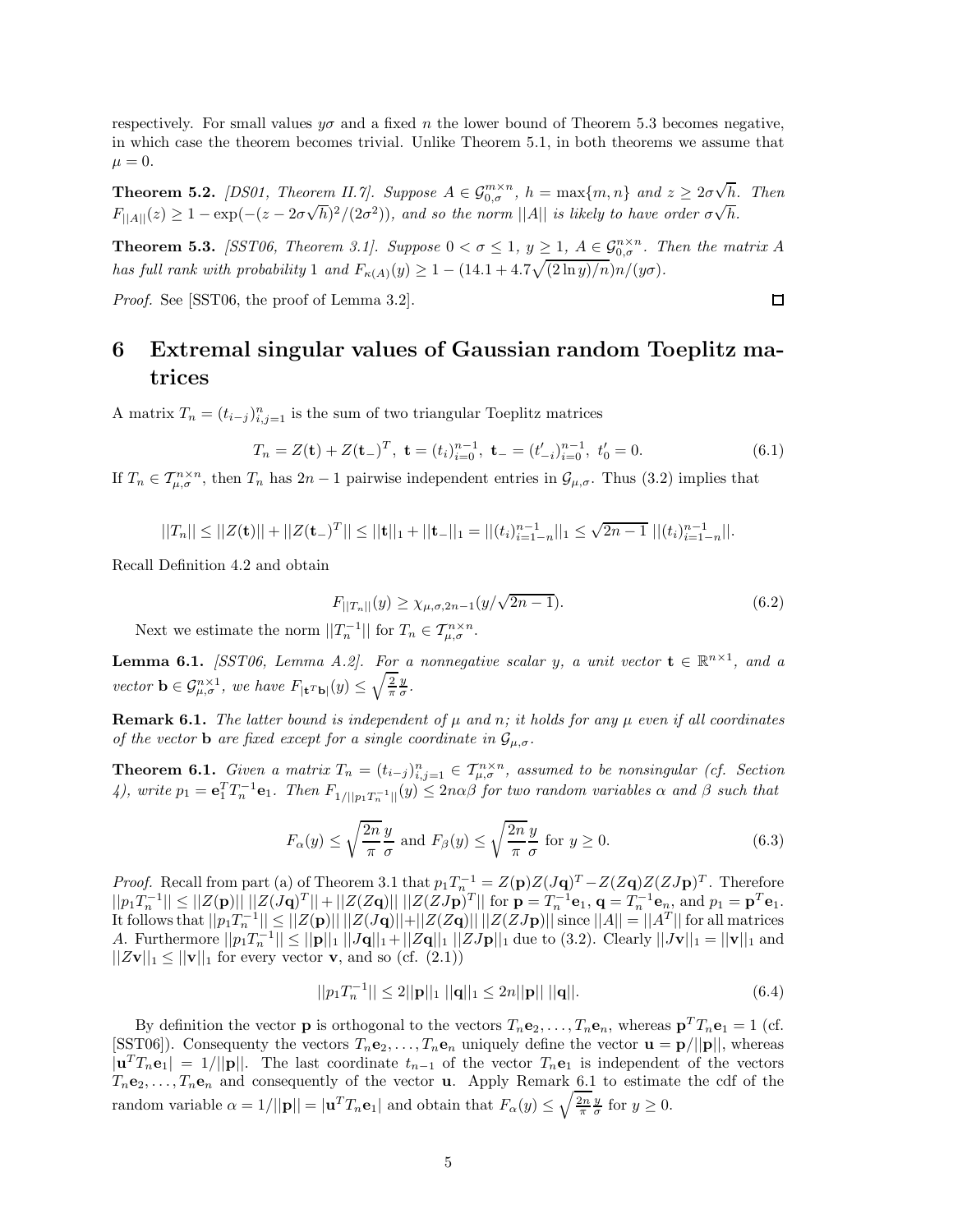Likewise the *n* − 1 column vectors  $T_1, \ldots, T_{n-1}$  define the vector  $\mathbf{v} = \beta \mathbf{q}$  for  $\beta = 1/||\mathbf{q}|| =$  $|\mathbf{v}^T T_n \mathbf{e}_n|$ . The first coordinate  $t_{1-n}$  of the vector  $T_n \mathbf{e}_n$  is independent of the vectors  $T \mathbf{e}_1, \ldots, T_{n-1}$ and consequently of the vector **v**. Apply Remark 6.1 to estimate the cdf of the random variable *β* and obtain that  $F_\beta(y) \le \sqrt{\frac{2n}{\pi}} \frac{y}{\sigma}$  for  $y \ge 0$ . Finally combine these bounds on the cdfs  $F_\alpha(y)$  and  $F_\alpha(x)$  $F<sub>β</sub>(y)$  with (6.4).

By applying parts (b) and (c) of Theorem 3.1 instead of its part (a), we similarly deduce the bounds  $||v_0T_{n+1}^{-1}|| \leq 2\alpha\beta$  and  $||v_nT_{n+1}^{-1}|| \leq 2\alpha\beta$  for two pairs of random variables  $\alpha$  and  $\beta$  that satisfy (6.3) for  $n + 1$  replacing n. We have  $p_1 = \frac{\det T_{n-1}}{\det T_n}$ ,  $v_0 = \frac{\det T_n}{\det T_{n+1}}$ , and  $v_n = \frac{\det T_{0,1}}{\det T_{n+1}}$  for  $T_{0,1} = (t_{i-j})_{i=0,j=1}^{n-1,n}$ . Next we bound the geometric means of the ratios  $\left|\frac{\det T_{h+1}}{\det T_h}\right|$  for  $h = 1, \ldots, k-1$ .<br>1/ln-l and 1/ln-l are such ratios for  $k = n-1$  and  $k = n$ , respectively whereas the ratio 1/ln-l is  $1/|p_1|$  and  $1/|v_0|$  are such ratios for  $k = n - 1$  and  $k = n$ , respectively, whereas the ratio  $1/|v_n|$  is similar to  $1/|v_0|$ , under slightly distinct notation.

**Theorem 6.2.** Let  $T_h \neq O$  denote  $h \times h$  matrices for  $h = 1, \ldots, k$  whose entries have absolute *values at most t for a fixed scalar or random variable t*, *e.g. for*  $t = ||T||$ *. Furthermore let*  $T_1 = (t)$ *.* Then the geometric mean  $(\prod_{h=1}^{k-1} |\frac{\det T_{h+1}}{\det T_h}|)^{1/(k-1)} = \frac{1}{t} |\det T_k|^{1/(k-1)}$  is at most  $k^{\frac{1}{2}(1+\frac{1}{k-1})}t$ .

*Proof.* The theorem follows from Hadamard's upper bound  $|\det M| \leq k^{k/2} t^k$ , which holds for any  $k \times k$  matrix  $M = (m_{i,j})_{i,j=1}^k$  with  $\max_{i,j=1}^k |m_{i,j}| \leq t$ . □

The theorem says that the geometric mean of the ratios  $|\det T_{h+1}/\det T_h|$  for  $h = 1, \ldots, k - 1$ is not greater than  $k^{0.5+\epsilon(k)}t$  where  $\epsilon(k) \to 0$  as  $k \to \infty$ . Furthermore if  $T_n \in \mathcal{T}_{\mu,\sigma}^{n\times n}$  we can write  $t = ||T||$  and apply (6.2) to bound the cdf of *t*.

### **7 Extremal singular values of Gaussian random circulant matrices**

Next we estimate the norms of a random Gaussian *f*-circulant matrix and its inverse.

**Theorem 7.1.** Assume 
$$
y \ge 0
$$
 and a circular  $n \times n$  matrix  $T = Z_1(\mathbf{v})$  for  $\mathbf{v} \in \mathcal{G}_{\mu,\sigma}^{n \times 1}$ . Then  
\n(a)  $F_{||T||}(y) \ge \chi_{\mu,\sigma,n}(\sqrt{\frac{2}{n}}y)$  for  $\chi_{\mu,\sigma,n}(y)$  in Definition 4.3 and (b)  $F_{1/||T^{-1}||}(y) \le \sqrt{\frac{2}{\pi}} \frac{ny}{\sigma}$ .

*Proof.* For the matrix  $T = Z_1(\mathbf{v})$  we have both equation (6.1) and the bound  $||\mathbf{t}||_1 \leq ||\mathbf{t}||_1$ , and so  $||T||_1 \leq 2||\mathbf{t}||_1$ . Now part (a) of the theorem follows similarly to (6.2). To prove part (b) recall Theorem 3.2 and write  $B = \Omega T \Omega^{-1} = D(\mathbf{u}), \mathbf{u} = (u_i)_{i=0}^{n-1} = \Omega \mathbf{v}$ . We have  $\sigma_j(T) = \sigma_j(B)$  for all j because  $\frac{1}{\sqrt{n}} \Omega$  and  $\sqrt{n} \Omega^{-1}$  are unitary matrices. By combining the equations  $u_i = \mathbf{e}_i^T \Omega \mathbf{v}$ , the  $||\Re(\mathbf{e}_i^T \Omega)|| \ge 1$  for all *i*, and Lemma 6.1, deduce that  $F_{|\Re(u_i)|}(y) \le \sqrt{\frac{2}{\pi}} \frac{y}{\sigma}$  for  $i = 1, \ldots, n$ . We have  $F_{\sigma_n(B)}(y) = F_{\min_i |u_i|}(y)$  because  $B = \text{diag}(u_i)_{i=0}^{n-1}$ , and clearly  $|u_i| \geq |\Re(u_i)|$ .

**Remark 7.1.** *Our extensive experiments suggest that the estimates of Theorem 7.1 are overly pessimistic (cf. Table 8.4).*

Combining Theorem 3.2 with minimax property (2.4) implies that

$$
\frac{1}{g(f)}\sigma_j(Z_1(\mathbf{v})) \leq \sigma_j(Z_f(\mathbf{v})) \leq g(f)\sigma_j(Z_1(\mathbf{v}))
$$

for all vectors **v**, scalars  $f \neq 0$ ,  $g(f) = \max\{|f|^2, 1/|f|^2\}$ , and  $j = 1, ..., n$ . Thus we can readily extend the estimates of Theorem 7.1 to *f*-circulant matrices for  $f \neq 0$ . In particular Gaussian random *f*-circulant matrices tend to be well conditioned unless  $f \approx 0$  or  $1/f \approx 0$ .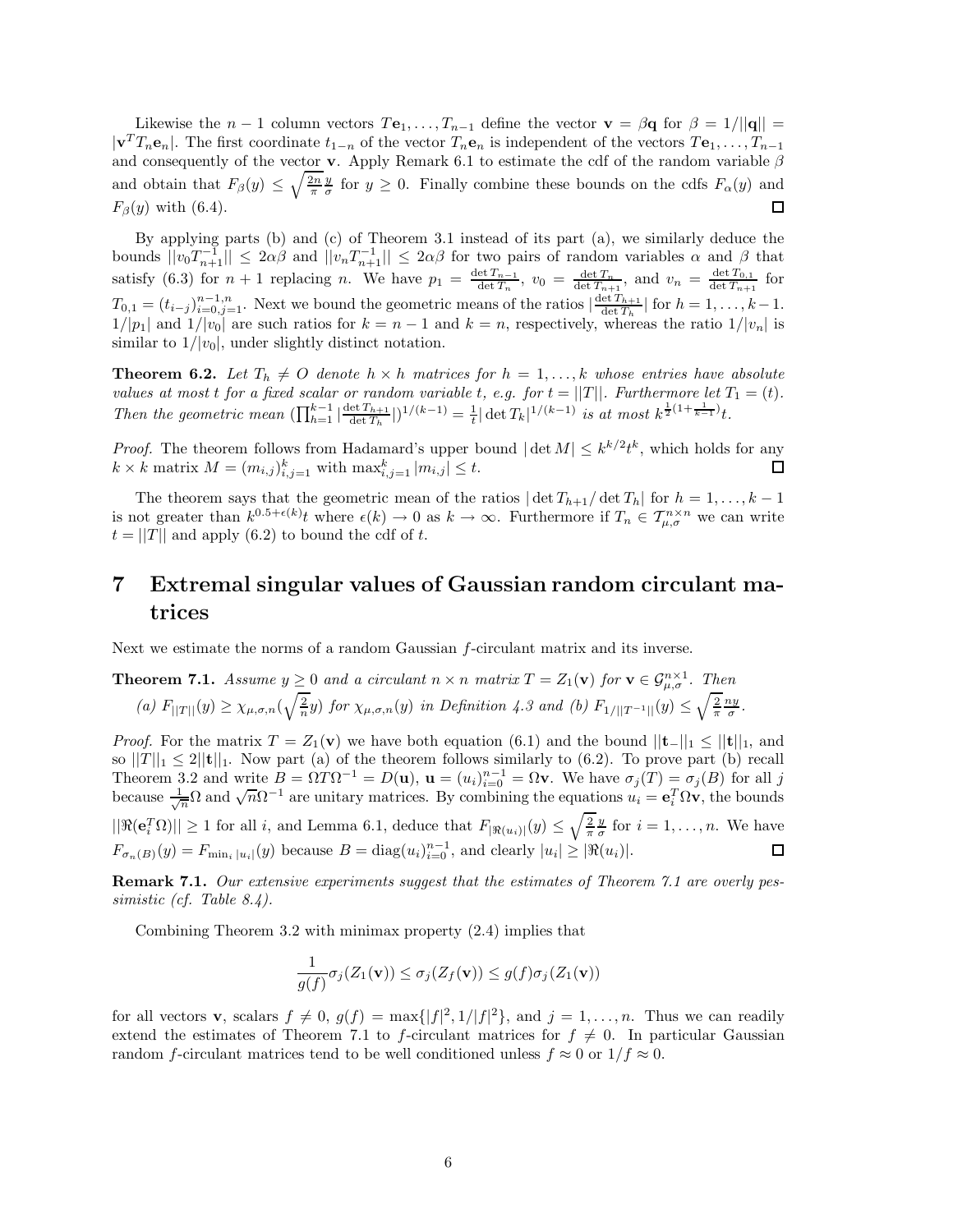#### **8 Numerical Experiments**

Our numerical experiments with random general, Hankel, Toeplitz and circulant matrices have been performed in the Graduate Center of the City University of New York on a Dell server with a dual core 1.86 GHz Xeon processor and 2G memory running Windows Server 2003 R2. The test Fortran code was compiled with the GNU gfortran compiler within the Cygwin environment. Random numbers were generated with the random number intrinsic Fortran function, assuming the uniform probability distribution over the range  $\{x : -1 \leq x < 1\}$ . The tests have been designed by the first author and performed by his coauthors.

We have computed the condition numbers of random general  $n \times n$  matrices for  $n = 2^k$ ,  $k = 5, 6, \ldots$ , with entries sampled in the range  $[-1, 1)$  as well as complex general, Toeplitz, and circulant matrices whose entries had real and imaginary parts sampled at random in the same range [−1*,* 1). We performed 100 tests for each class of inputs, each dimension *n*, and each nullity *r*. Tables 8.2–8.4 display the test results. The last four columns of each table display the average (mean), minimum, maximum, and standard deviation of the computed condition numbers of the input matrices, respectively. Namely we computed the values  $\kappa(A) = ||A|| ||A^{-1}||$  for general, Toeplitz, and circulant matrices *A* and the values  $\kappa_1(A) = ||A||_1 ||A^{-1}||_1$  for Toeplitz matrices *A*. We computed and displayed in Table 8.3 the 1-norms of Toeplitz matrices and their inverses rather than their 2-norms to facilitate the computations in the case of inputs of large sizes. Relationships (2.1) link the 1-norms and 2-norms to one another, but the empirical data in Table 8.1 consistently show even closer links, in all cases of general, Toeplitz, and circulant  $n \times n$  matrices A where  $n = 32, 64, \ldots, 1024$ .

| $\mathbf{matrix}\ A$ | $\boldsymbol{n}$ | $  A  _1$           | $  A  _2$                    | $  A  _1$<br>$A  _2$ | $  A^{-1}  _1$               | $  A^{-1}  _2$      | $ A^{-1} $<br>$  A^{-1}  _2$ |
|----------------------|------------------|---------------------|------------------------------|----------------------|------------------------------|---------------------|------------------------------|
| General              | 32               | $1.9 \times 10^{1}$ | $1.8 \times 10^{1}$          | $1.0 \times 10^{0}$  | $4.0 \times 10^{2}$          | $2.1 \times 10^2$   | $1.9 \times 10^{0}$          |
| General              | 64               | $3.7 \times 10^{1}$ | $3.7 \times 10^{1}$          | $1.0 \times 10^{0}$  | $1.2 \times 10^{2}$          | $6.2 \times 10^{1}$ | $2.0 \times 10^{0}$          |
| General              | 128              | $7.2 \times 10^1$   | $7.4 \times 10^{1}$          | $9.8 \times 10^{-1}$ | $3.7 \times 10^2$            | $1.8 \times 10^2$   | $2.\overline{1\times10^0}$   |
| General              | 256              | $1.4 \times 10^{2}$ | $1.5 \times 10^2$            | $9.5 \times 10^{-1}$ | $5.4 \times 10^2$            | $2.5 \times 10^2$   | $2.2 \times 10^{0}$          |
| General              | 512              | $2.8 \times 10^2$   | $3.0 \times 10^2$            | $9.3 \times 10^{-1}$ | $1.0 \times 10^{3}$          | $4.1 \times 10^{2}$ | $2.5 \times 10^{0}$          |
| General              | 1024             | $5.4 \times 10^2$   | $5.9 \times 10^{2}$          | $9.2 \times 10^{-1}$ | $1.1 \times 10^{3}$          | $4.0 \times 10^{2}$ | $2.7 \times 10^{0}$          |
| Toeplitz             | 32               | $1.8 \times 10^{1}$ | $1.9 \times 10^{1}$          | $9.5 \times 10^{-1}$ | $\overline{2.2 \times 10^1}$ | $1.3 \times 10^{1}$ | $1.7 \times 10^{0}$          |
| Toeplitz             | 64               | $3.4 \times 10^{1}$ | $3.7 \times 10^{1}$          | $9.3 \times 10^{-1}$ | $4.6 \times 10^{1}$          | $2.4 \times 10^{1}$ | $2.0 \times 10^{0}$          |
| Toeplitz             | 128              | $6.8 \times 10^{1}$ | $7.4 \times 10^{1}$          | $9.1 \times 10^{-1}$ | $1.0 \times 10^2$            | $4.6 \times 10^{1}$ | $2.2 \times 10^{0}$          |
| Toeplitz             | 256              | $1.3 \times 10^2$   | $1.5 \times 10^2$            | $9.0 \times 10^{-1}$ | $\overline{5.7\times10^2}$   | $2.5 \times 10^2$   | $2.3 \times 10^{0}$          |
| Toeplitz             | 512              | $2.6 \times 10^2$   | $3.0 \times 10^2$            | $8.9 \times 10^{-1}$ | $6.9 \times 10^2$            | $2.6 \times 10^2$   | $2.6 \times 10^{0}$          |
| Toeplitz             | 1024             | $5.2 \times 10^2$   | $5.9 \times 10^{2}$          | $8.8 \times 10^{-1}$ | $\overline{3.4\times10^2}$   | $1.4 \times 10^2$   | $2.4 \times 10^{0}$          |
| Circulant            | 32               | $1.6 \times 10^{1}$ | $1.8 \times 10^{1}$          | $8.7 \times 10^{-1}$ | $9.3 \times 10^{0}$          | $1.0 \times 10^{1}$ | $9.2 \times 10^{-1}$         |
| Circulant            | 64               | $3.2 \times 10^{1}$ | $3.7 \times 10^{1}$          | $8.7 \times 10^{-1}$ | $5.8 \times 10^{0}$          | $6.8 \times 10^{0}$ | $8.6 \times 10^{-1}$         |
| Circulant            | 128              | $6.4 \times 10^{1}$ | $\overline{7.4 \times 10^1}$ | $8.6 \times 10^{-1}$ | $4.9 \times 10^{0}$          | $5.7 \times 10^{0}$ | $8.5 \times 10^{-1}$         |
| Circulant            | 256              | $1.3 \times 10^2$   | $1.5 \times 10^2$            | $8.7 \times 10^{-1}$ | $4.7 \times 10^{0}$          | $5.6 \times 10^{0}$ | $8.4 \times 10^{-1}$         |
| Circulant            | 512              | $2.6 \times 10^2$   | $3.0 \times 10^{2}$          | $8.7 \times 10^{-1}$ | $4.5 \times 10^{0}$          | $5.4 \times 10^{0}$ | $8.3 \times 10^{-1}$         |
| Circulant            | 1024             | $5.1 \times 10^{2}$ | $5.9 \times 10^2$            | $8.7 \times 10^{-1}$ | $5.5 \times 10^{0}$          | $6.6 \times 10^{0}$ | $8.3 \times 10^{-1}$         |

Table 8.1: The norms of random general, Toeplitz and circulant  $n \times n$  matrices and of their inverses

### **9 Implicit empirical support of the estimates of Sections 6 and 7**

The papers [PQa] and [PQZa] describe successful applications of randomized circulant and Toeplitz multipliers to some fundamental matrix computations. These applications were bound to fail if the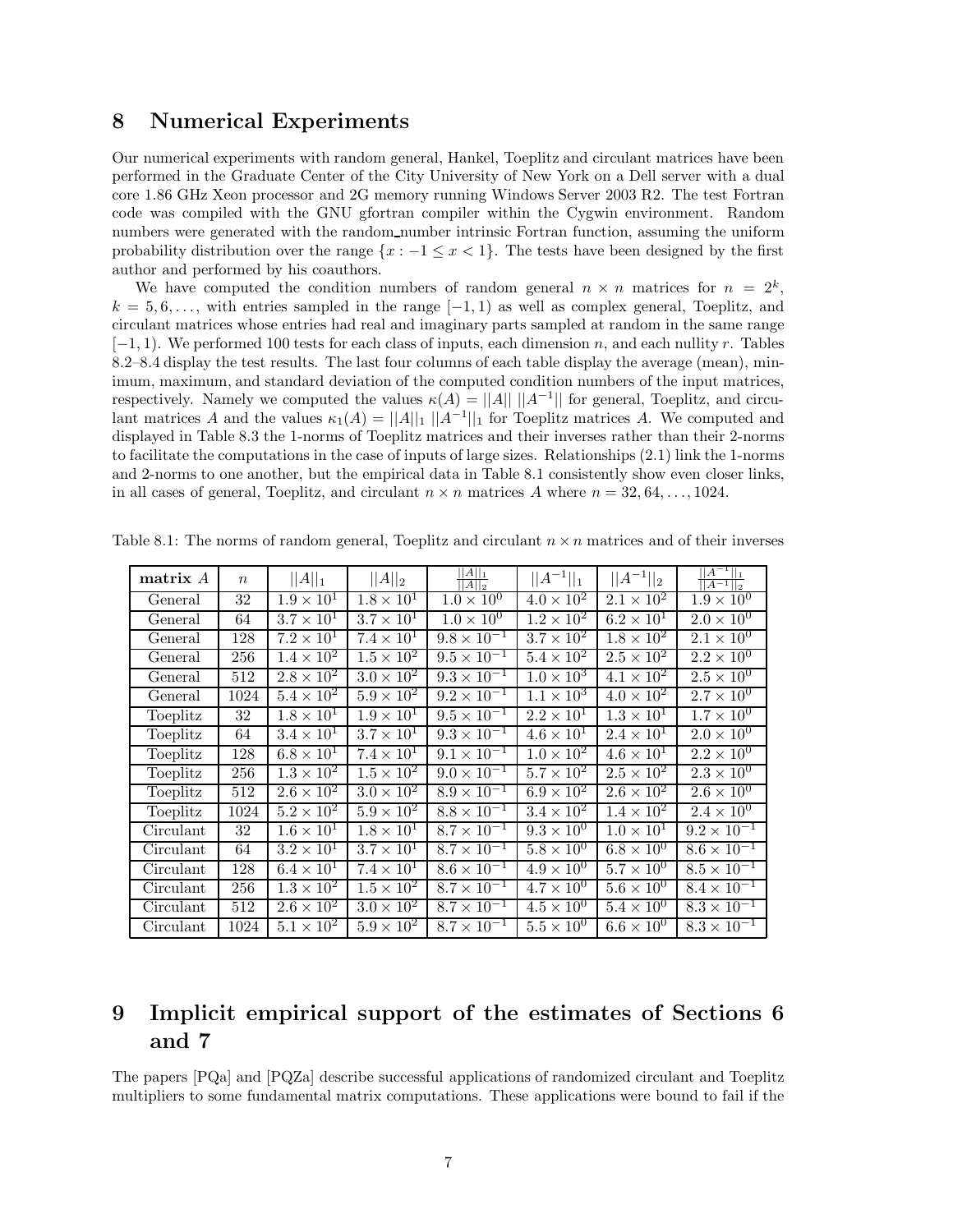| $\boldsymbol{n}$ | input | min                 | max                 | mean                | std                 |
|------------------|-------|---------------------|---------------------|---------------------|---------------------|
| 32               | real  | $2.4 \times 10^{1}$ | $1.8 \times 10^3$   | $2.4 \times 10^{2}$ | $3.3 \times 10^2$   |
| 64               | real  | $4.6 \times 10^{1}$ | $1.1 \times 10^4$   | $5.0 \times 10^2$   | $1.1 \times 10^{3}$ |
| 128              | real  | $1.0 \times 10^2$   | $2.7 \times 10^{4}$ | $1.1 \times 10^{3}$ | $3.0 \times 10^3$   |
| 256              | real  | $2.4 \times 10^{2}$ | $8.4 \times 10^{4}$ | $3.7 \times 10^3$   | $9.7 \times 10^3$   |
| 512              | real  | $3.9 \times 10^2$   | $7.4 \times 10^{5}$ | $1.8 \times 10^{4}$ | $8.5 \times 10^4$   |
| 1024             | real  | $8.8 \times 10^2$   | $2.3 \times 10^{5}$ | $8.8 \times 10^3$   | $2.4 \times 10^{4}$ |
| 2048             | real  | $2.1 \times 10^{3}$ | $2.0 \times 10^{5}$ | $1.8 \times 10^4$   | $3.2 \times 10^{4}$ |

Table 8.2: The condition numbers  $\kappa(A)$  of random  $n \times n$  matrices A

Table 8.3: The condition numbers  $\kappa_1(A) = \frac{||A||_1}{||A-1||_1}$  of random Toeplitz  $n \times n$  matrices A

| $\boldsymbol{n}$ | min                 | mean                | max                 | std                 |
|------------------|---------------------|---------------------|---------------------|---------------------|
| 256              | $9.1 \times 10^{2}$ | $9.2 \times 10^{3}$ | $1.3 \times 10^5$   | $1.8 \times 10^{4}$ |
| 512              | $2.3 \times 10^{3}$ | $3.0 \times 10^{4}$ | $2.4 \times 10^{5}$ | $4.9 \times 10^{4}$ |
| 1024             | $5.6 \times 10^3$   | $7.0 \times 10^{4}$ | $1.8 \times 10^6$   | $2.0 \times 10^{5}$ |
| 2048             | $1.7 \times 10^4$   | $1.8 \times 10^5$   | $4.2 \times 10^6$   | $5.4 \times 10^{5}$ |
| 4096             | $4.3 \times 10^{4}$ | $2.7 \times 10^{5}$ | $1.9 \times 10^{6}$ | $3.4 \times 10^5$   |
| 8192             | $8.8 \times 10^4$   | $1.2 \times 10^6$   | $1.3 \times 10^7$   | $2.2 \times 10^6$   |

multipliers were ill conditioned, and so the success gives some implicit empirical support to our probabilistic estimates of Sections 6 and 7 and motivates the effort for proving these estimates.

Namely it is well known that Gaussian elimination with no pivoting fails numerically where the input matrix has an ill conditioned leading block, even if the matrix itself is nonsingular and well conditioned. In our extensive tests in  $[PQa]$  and  $[PQZa]$  we consistently fixed this problem by means of multiplication by random circulant matrices. This implies that the random circulant matrices tend to be nonsingular and well conditioned for otherwise the products would be singular or ill conditioned.

Likewise in other tests in [PQZa] the column sets of the products  $A^T G$  of an  $n \times m$  matrix  $A^T$ having a numerical rank  $\rho$  by random Toeplitz  $m \times \rho$  multipliers consisently approximated some bases for the singular spaces associated with the *ρ* largest singular vaues of the matrix *A*, and this was readily extended to computing a rank-*ρ* approximation of the matrix *A*, which is a fundamental task of matrix computations [HMT11]. Then again one can immediately observe that these tests would have failed numerically if the multipliers and consequently the products were ill conditioned.

#### **10 Conclusions**

Estimating the condition numbers of random structured matrices is a well known challenge (cf. [SST06]). We deduce such estimates for Gaussian random Toeplitz and circulant matrices. The former estimates can be surprising because the condition numbers grow exponentially in *n* as  $n \to \infty$ for some large and important classes of  $n \times n$  Toeplitz matrices [BG05], whereas we prove the opposit for Gaussian random Toeplitz matrices. Our formal estimates are in good accordance with our numerical tests, except that circulant matrices tended to be even better conditioned in the tests than according to our formal study. The study of the condition number of Hankel matrices is immediately reduced to the study for Toeplitz matrices and vice versa. Can our progress be extended to other important classes of structured matrices?

**Acknowledgements:** Our research has been supported by NSF Grant CCF–1116736 and PSC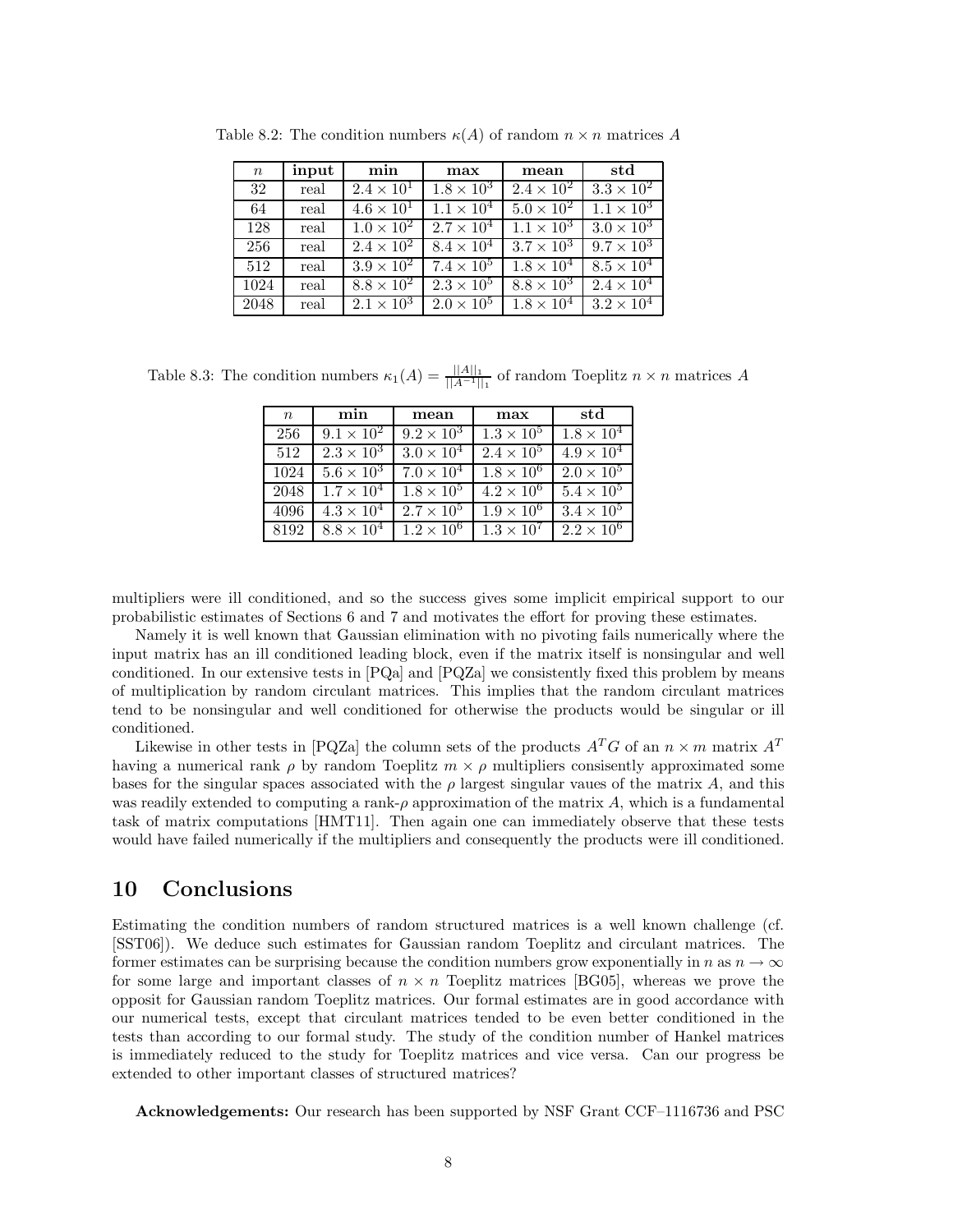| $\,n$   | min                 | mean                | max                        | std                 |
|---------|---------------------|---------------------|----------------------------|---------------------|
| 256     | $9.6 \times 10^{0}$ | $1.1 \times 10^{2}$ | $3.5 \times 10^3$          | $4.0 \times 10^{2}$ |
| 512     | $1.4 \times 10^{1}$ | $8.5 \times 10^{1}$ | $1.1 \times 10^{3}$        | $1.3 \times 10^2$   |
| 1024    | $1.9 \times 10^{1}$ | $1.0 \times 10^{2}$ | $5.9 \times 10^{2}$        | $8.6 \times 10^{1}$ |
| 2048    | $4.2 \times 10^{1}$ | $1.4 \times 10^{2}$ | $5.7 \times 10^{2}$        | $1.0 \times 10^{2}$ |
| 4096    | $6.0 \times 10^{1}$ | $2.6 \times 10^{2}$ | $3.5 \times 10^{3}$        | $4.2 \times 10^{2}$ |
| 8192    | $9.5 \times 10^{1}$ | $3.0 \times 10^2$   | $1.5 \times 10^{3}$        | $2.5 \times 10^2$   |
| 16384   | $1.2 \times 10^{2}$ | $4.2 \times 10^{2}$ | $3.6 \times 10^{3}$        | $4.5 \times 10^{2}$ |
| 32768   | $2.3 \times 10^{2}$ | $7.5 \times 10^{2}$ | $5.6 \times 10^{3}$        | $7.1 \times 10^{2}$ |
| 65536   | $2.4 \times 10^{2}$ | $1.0 \times 10^3$   | $1.2 \times 10^{4}$        | $1.3 \times 10^3$   |
| 131072  | $3.9 \times 10^2$   | $1.4 \times 10^3$   | $5.5 \times 10^{3}$        | $9.0 \times 10^{2}$ |
| 262144  | $6.3 \times 10^2$   | $3.7 \times 10^3$   | $1.1 \times 10^{5}$        | $1.1 \times 10^{4}$ |
| 524288  | $8.0 \times 10^2$   | $3.2 \times 10^3$   | $3.1 \times 10^4$          | $3.7 \times 10^3$   |
| 1048576 | $1.2 \times 10^{3}$ | $4.8 \times 10^3$   | $3.\overline{1\times10^4}$ | $5.1 \times 10^{3}$ |

Table 8.4: The condition numbers  $\kappa(A)$  of random circulant  $n \times n$  matrices A

CUNY Awards 64512–0042 and 65792–0043.

#### **References**

- [B11] C. Beltrán, Estimates on the Condition Number of Random, Rank-deficient Matrices, *IMA Journal of Numerical Analysis*, **31, 1**, 25–39, 2011.
- [BG05] A. Böttcher, S. M. Grudsky, *Spectral Properties of Banded Toeplitz Matrices*, SIAM Publications, Philadelphia, 2005.
- [CD05] Z. Chen, J. J. Dongarra, Condition Numbers of Gaussian Random Matrices, *SIAM. J. on Matrix Analysis and Applications*, **27**, 603–620, 2005.
- [CPW74] R. E. Cline, R. J. Plemmons, and G. Worm, Generalized Inverses of Certain Toeplitz Matrices, *Linear Algebra and Its Applications,* **8**, 25–33, 1974.
- [D83] J. D. Dixon, Estimating Extremal Eigenvalues and Condition Numbers of Matrices, *SIAM J. on Numerical Analysis*, **20, 4**, 812–814, 1983.
- [D88] J. Demmel, The Probability That a Numerical Analysis Problem Is Difficult, *Math. of Computation*, **50**, 449–480, 1988.
- [DL78] R. A. Demillo, R. J. Lipton, A Probabilistic Remark on Algebraic Program Testing, *Information Processing Letters*, **7**, **4**, 193–195, 1978.
- [DS01] K. R. Davidson, S. J. Szarek, Local Operator Theory, Random Matrices, and Banach Spaces, in *Handbook on the Geometry of Banach Spaces* (W. B. Johnson and J. Lindenstrauss editors), pages 317–368, North Holland, Amsterdam, 2001.
- [E88] A. Edelman, Eigenvalues and Condition Numbers of Random Matrices, *SIAM J. on Matrix Analysis and Applications*, **9**, **4**, 543–560, 1988.
- [ES05] A. Edelman, B. D. Sutton, Tails of Condition Number Distributions, *SIAM J. on Matrix Analysis and Applications*, **27**, **2**, 547–560, 2005.
- [GK72] I. Gohberg, N. Y. Krupnick, A Formula for the Inversion of Finite Toeplitz Matrices, *Matematicheskiie Issledovaniia* (in Russian), **7**, **2**, 272–283, 1972.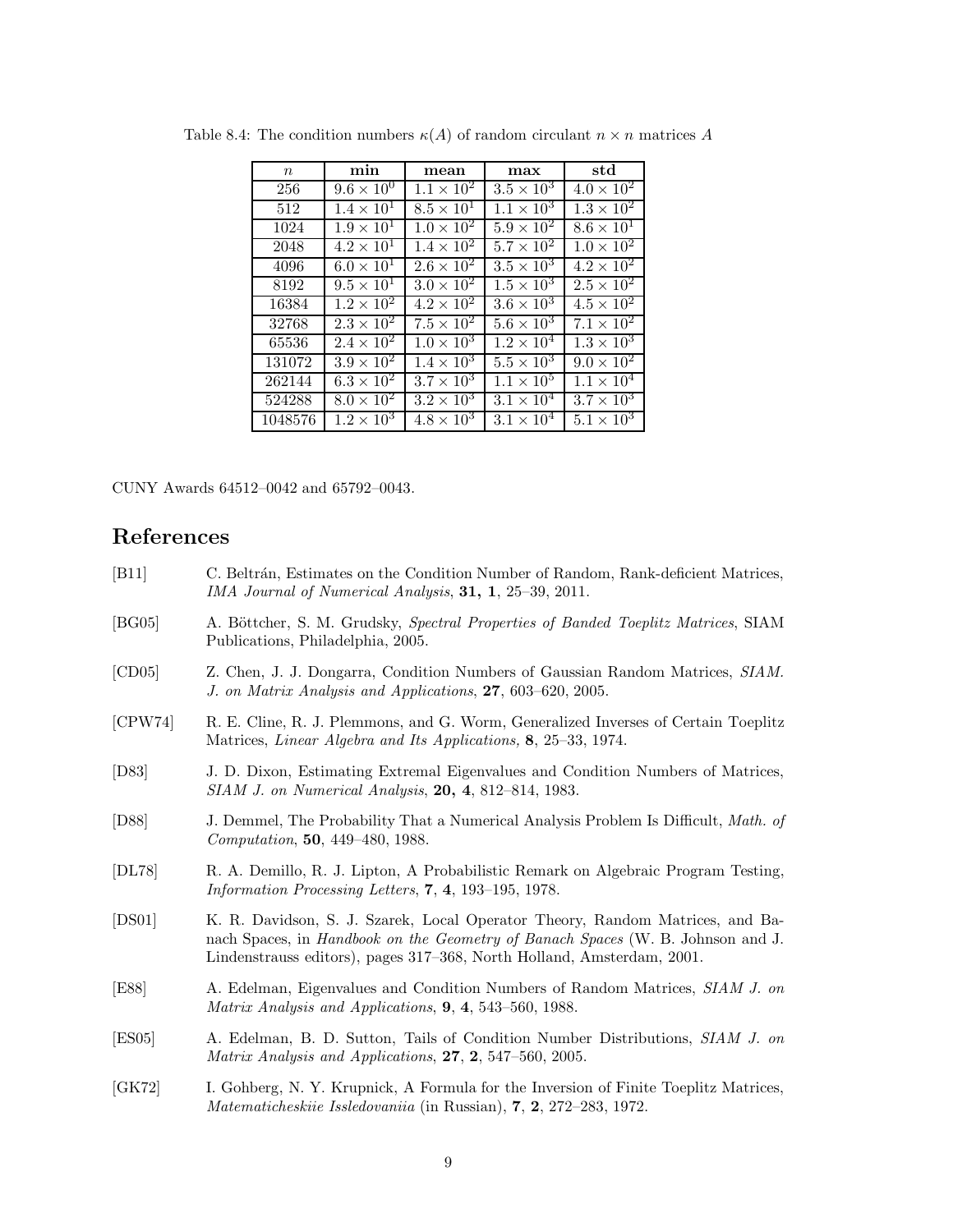- [GL96] G. H. Golub, C. F. Van Loan, *Matrix Computations*, Johns Hopkins University Press, Baltimore, Maryland, 1996 (third addition).
- [GS72] I. Gohberg, A. Sementsul, On the Inversion of Finite Toeplitz Matrices and Their Continuous Analogs, *Matematicheskiie Issledovaniia* (in Russian), **7**, **2**, 187–224, 1972.
- [H02] N. J. Higham, *Accuracy and Stability in Numerical Analysis*, SIAM, Philadelphia, 2002 (second edition).
- [HMT11] N. Halko, P. G. Martinsson, J. A. Tropp, Finding Structure with Randomness: Probabilistic Algorithms for Constructing Approximate Matrix Decompositions, *SIAM Review*, **53, 2**, 217–288, 2011.
- [KL94] C. S. Kenney, A. J. Laub, Small-Sample Statistical Condition Estimates for General Matrix Functions, *SIAM J. on Scientific and Statistical Computing*, **15**, 36–61, 1994.
- [PGMQ] V. Y. Pan, D. Grady, B. Murphy, G. Qian, R. E. Rosholt, A. Ruslanov, Schur Aggregation for Linear Systems and Determinants, *Theoretical Computer Science*, *Special Issue on Symbolic–Numerical Algorithms* (D. A. Bini, V. Y. Pan, and J. Verschelde editors), **409**, **2**, 255–268, 2008.
- [PIMR10] V. Y. Pan, D. Ivolgin, B. Murphy, R. E. Rosholt, Y. Tang, X. Yan, Additive Preconditioning for Matrix Computations, *Linear Algebra and Its Applications*, **432**, 1070– 1089, 2010.
- [PQ10] V. Y. Pan, G. Qian, Randomized Preprocessing of Homogeneous Linear Systems of Equations, *Linear Algebra and Its Applications*, **432**, 3272–3318, 2010.
- [PQ12] V. Y. Pan, G. Qian, Solving Linear Systems of Equations with Randomization, Augmentation and Aggregation, *Linear Algebra and Its Applications*, **437**, 2851–1876, 2012.
- [PQa] V. Y. Pan, G. Qian, A. Zheng, More on the Power of Randomized Matrix Multiplication, Tech. Report TR 2012014, *Ph.D. Program in Computer Science*, *Graduate Center, the City University of New York* (2012), 2012.
- [PQZa] V. Y. Pan, G. Qian, A. Zheng, Randomized Preprocessing versus Pivoting, *Linear Algebra and Its Applications*, in print. http://dx.doi.org/10.1016/j.laa.2011.02.052
- [PQZb] V. Y. Pan, G. Qian, A. Zheng, Randomized Augmentations and Additive Preprocessing, Tech. Report TR 20120xz, *Ph.D. Program in Computer Science*, *Graduate Center, the City University of New York* (2012), 2012.
- [PQZC] V. Y. Pan, G. Qian, A. Zheng, Z. Chen, Matrix Computations and Polynomial Rootfinding with Preprocessing, *Linear Algebra and Its Applications*, **434**, 854–879, 2011.
- [PY09] V. Y. Pan, X. Yan, Additive Preconditioning, Eigenspaces, and the Inverse Iteration, *Linear Algebra and Its Applications*, **430**, 186–203, 2009.
- [S80] J. T. Schwartz, Fast Probabilistic Algorithms for Verification of Polynomial Identities, *Journal of ACM*, **27**, **4**, 701–717, 1980.
- [S98] G. W. Stewart, *Matrix Algorithms, Vol I: Basic Decompositions*, SIAM, 1998.
- [SST06] A. Sankar, D. Spielman, S.-H. Teng, Smoothed Analysis of the Condition Numbers and Growth Factors of Matrices, *SIAM J. on Matrix Analysis*, **28**, **2**, 446–476, 2006.
- [T11] J. A. Tropp, Improved analysis of the subsampled randomized Hadamard transform, *Adv. Adapt. Data Anal.*, **3, 1–2**, Special Issue, "Sparse Representation of Data and Images," 115-126, 2011.